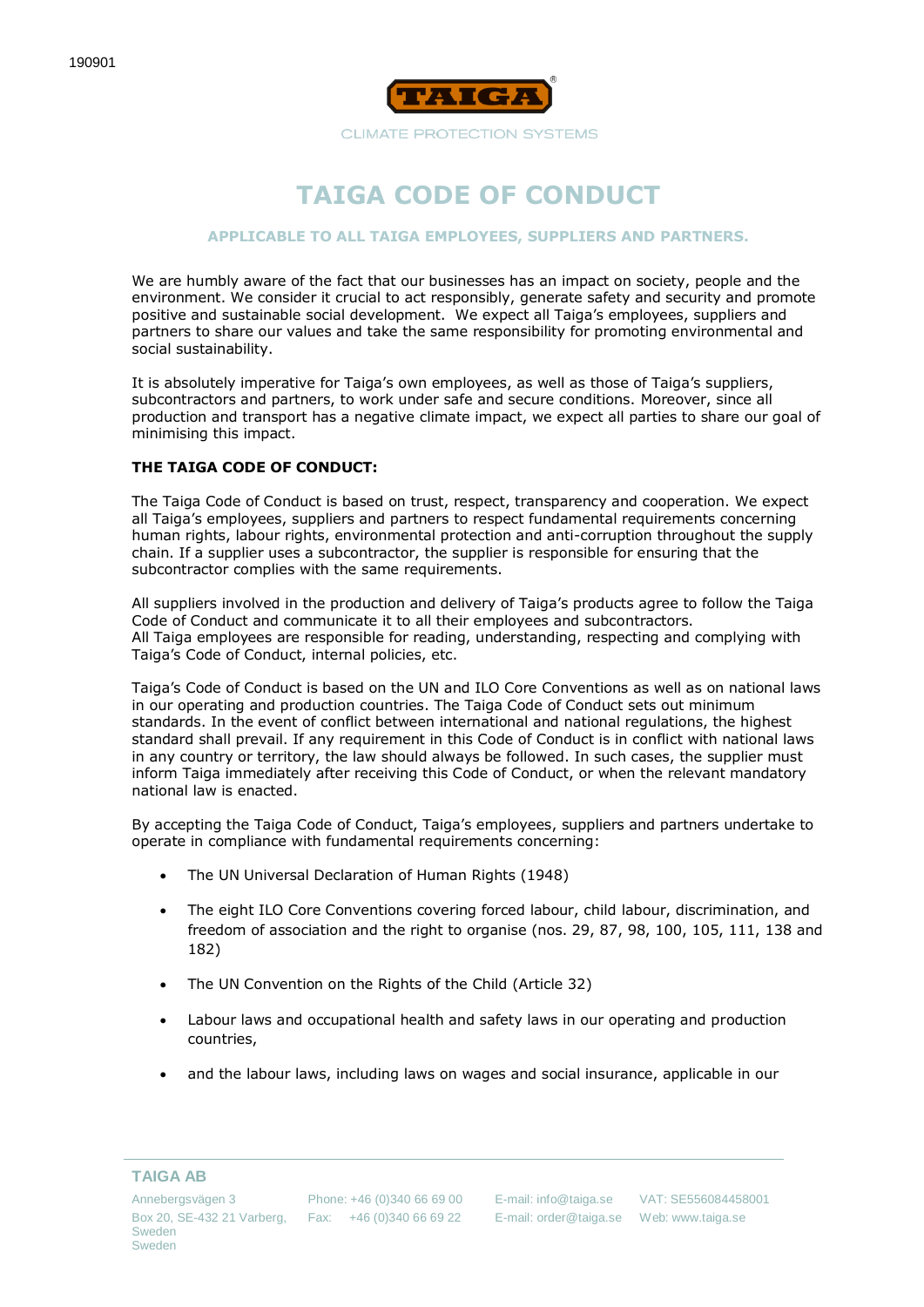

operating and production countries.

- Environmental laws in our operating and production countries.
- The UN Declaration against Corruption and Bribery.

# **1. RIGHTS OF WORKERS – (ILO CORE CONVENTIONS)**

# **1.1 Elimination of child labour (UN Convention on the Rights of the Child Article 32, ILO Convention nos. 138 and 182)**

Children shall be protected from economic exploitation and from performing any work that could interfere with their education or development. Children under 18 shall not carry out work which endangers their health or safety, including night work. The minimum age must not be below 15 (14 or 16 in certain countries). In cases where child labour occurs, it must immediately be phased out. Moreover, steps shall be taken to ensure that the children are able to pursue an education until they are no longer of school age. All applicable national laws regarding child labour, including those relating to employment, wages, working hours, overtime and working conditions, must be respected and complied with.

# **1.2 Ban on forced labour/slave labour (ILO Convention nos. 29 and 105)**

No form of forced or involuntary labour shall be permitted. Workers must not be required to hand over their identity documents to the employer, and must be free to terminate their employment with reasonable notice.

## **1.3 Ban on discrimination and harassment (ILO Convention nos. 100 and 111)**

No discrimination shall be permitted in working life on the basis of gender, ethnic origin, religious or other beliefs, disability, sexual orientation, gender identity or gender expression, age, civil status, pregnancy, trade union membership or political affiliation. The employer's decisions regarding employment, wages, benefits, promotion, dismissal and pension shall be based on the employee's individual skills and work abilities.

It is forbidden to use any form whatsoever of physical or mental coercion such as threats, violence, sexual harassment or other brutal actions.

# **1.4 Freedom of association and collective bargaining (ILO Convention nos. 87 and 98)**

All employees have a right to form and join trade unions, and shall be given opportunities for collective bargaining. If these rights are restricted or under development, the employer shall facilitate meetings between the employees and management to discuss wages and working conditions, and the workers shall not suffer negative consequences as a result.

## **1.5 Provisions in national legislation – labour laws**

Labour laws and regulations shall be complied with, both in the employer's own operations and in the operations of the employer's subcontractors. This means complying with laws and regulations regarding: 1) wages and working hours 2) environment, health and safety 3) regular employment 4) brutal treatment (such as harassment, discrimination and all other forms of demeaning or humiliating treatment) and 5) statutory insurance and social systems.

## **1.6 PAY AND WORKING HOURS**

## **1.6.1 Employment contracts**

All Taiga employees, as well as employees of Taiga's suppliers and subcontractors, shall be employed according to applicable laws and are entitled to an employment contract. The contract must include all the content required under local legislation, and at least the following: Employer, employee, date of birth, position, pay, working hours, overtime compensation, benefits and notice period.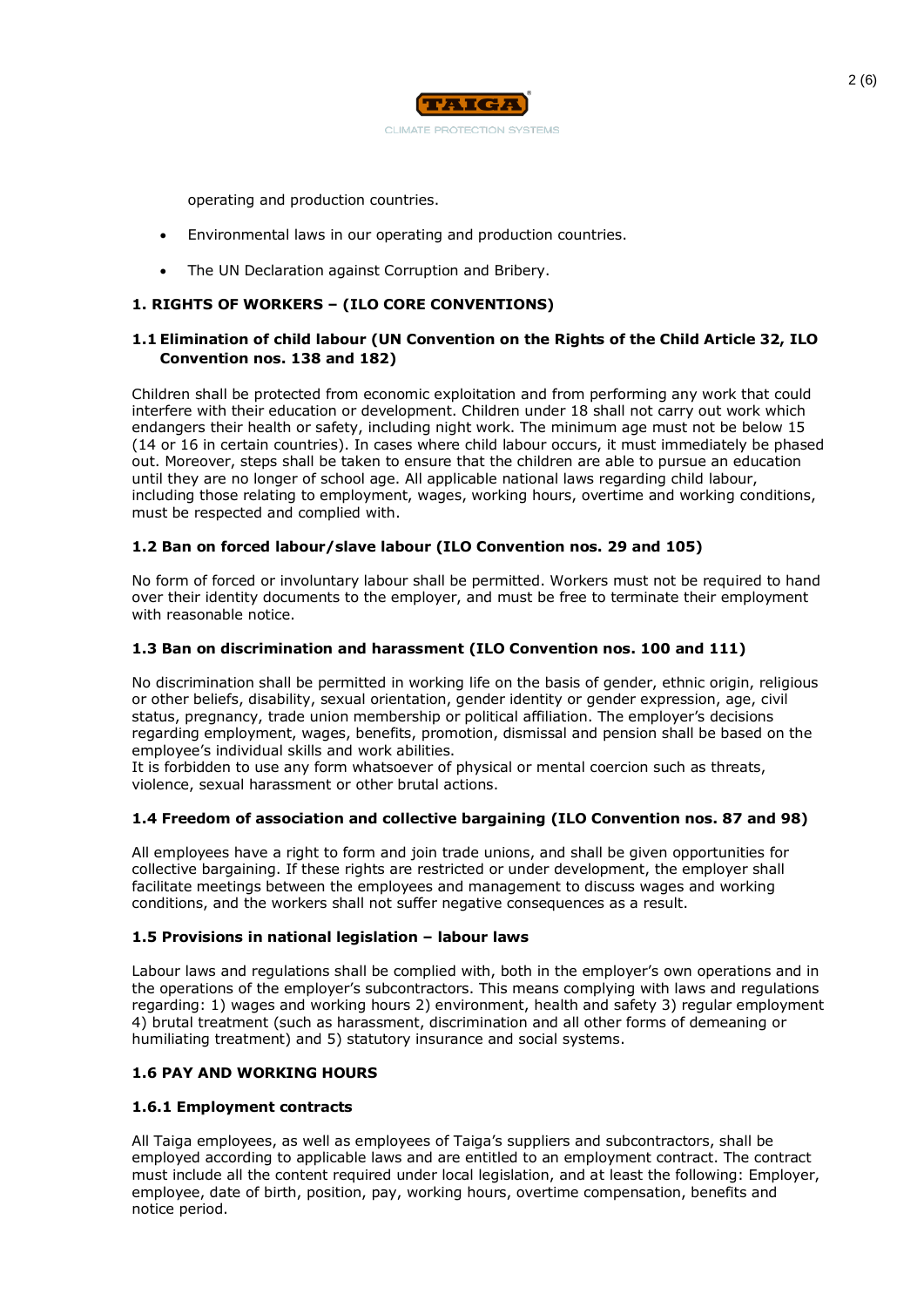

## **1.6.2 Work duties and pay**

Attendance registers and payroll lists shall always be provided documenting the working hours of, and all wage payouts to, all employees, pieceworkers and temporary workers. These registers shall always be made accessible to auditors examining Taiga's operations.

All employees shall be provided with a wage specification for each period, which shall include the date of payment, number of days worked, daily wage and/or piece wage, overtime and overtime compensation, bonuses and any deductions.

## **1.6.3 Working hours and leave**

Working hours and overtime shall comply with applicable national laws and industry standards. However, the time worked may not exceed 60 hours per week including overtime. Overtime must always be voluntary.

Employees shall be granted adequate time off for meals and breaks, as well as at least one day off per seven-day week. Employees shall be granted time off work in accordance with laws, local traditions or industry standards (e.g. sick leave, annual leave, parental leave, weekends). The employer shall apply the principle that benefits the employee the most.

## **1.6.4 Pay and benefits**

Taiga's suppliers shall aim to pay living wages and shall, at the least, pay the legal minimum wage. All employees shall be paid for all overtime hours worked in accordance with legal requirements. Wages shall be paid regularly and on time to all employees. Wages shall be paid at least once per month. The employer may not withhold any employee's wages. All employees shall be granted all statutory benefits (e.g. sickness insurance, social insurance, pensions, parental leave).

## **2. OCCUPATIONAL SAFETY AND HEALTH – WORK ENVIRONMENT – (ILO Convention nos. 155 and 170)**

It is absolutely imperative for Taiga's own employees, as well as those of Taiga's suppliers, subcontractors and partners, to work under safe and secure conditions. This means that their workplace must be safe and healthy, both from a physical and mental perspective. Requirements 2.1–2.3 shall be complied with, as well as all applicable local laws and regulations regarding working conditions, including worker health and safety, sanitation, fire safety, risk protection and electrical, mechanical and structural safety.

All employees shall receive information and training regarding safety and procedures that promote a safe and healthy workplace. A safe and healthy workplace is defined as follows:

## **2.1 Building and fire safety**

All buildings shall be inspected and approved by the fire authorities. The employer shall train an adequate number of staff in each work area/department, covering all shifts, in how to use the fire fighting equipment.

Appropriate fire fighting equipment shall be supplied. It shall be regularly maintained and kept visible and accessible for all workers. The positioning and maximum distance shall comply with applicable laws.

There shall be at least two independent emergency exits per working area. All emergency exits shall be clearly marked with lights. They shall not be blocked and shall remain accessible/unlocked during all working hours. All workplaces/factories must have evacuation plans and fire alarms. The alarm must also function during power cuts. Fire drills should be carried out in accordance with local laws, or at least once per year. Records of the regular evacuation and fire drills must be maintained.

## **2.2 First aid**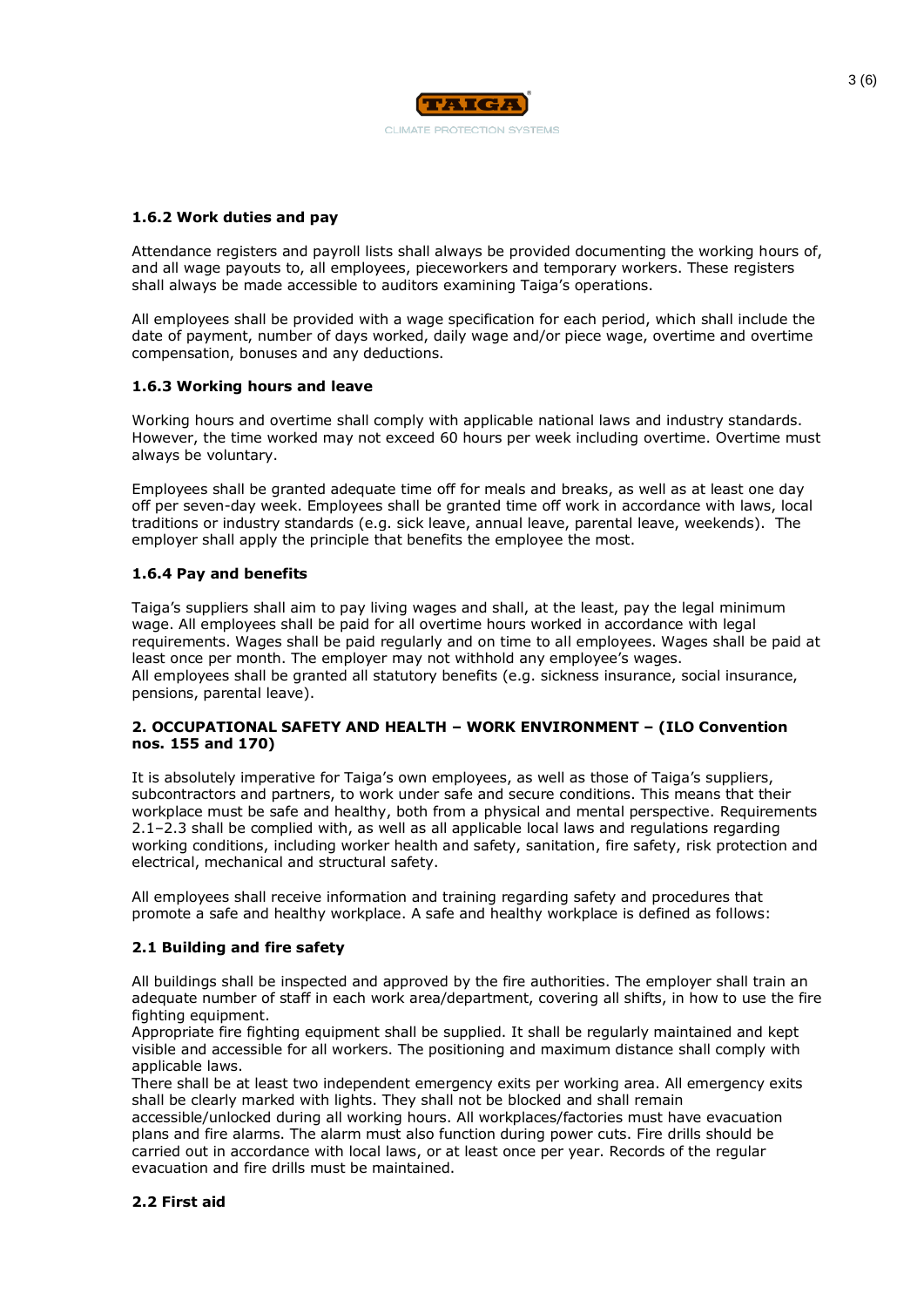

At least one first aid kit should be available on each floor and work area, and in each factory. At least one person in each department, covering all shifts, should be trained in first aid. A doctor or nurse should be available at short notice in the event of an accident in the workplace/factory. Any costs of medical care arising as a result of injury in the factory shall be paid by the employer.

# **2.3 Health and safety**

A safe work environment must be maintained to minimise risk of workers suffering accidents and ill health. The employer shall provide personal safety equipment as well as information on how to use it and about the risks that may be present in the workplace. This applies both to work equipment and to the handling of chemicals, etc.

Clean and hygienic sanitary facilities, such as toilets and showers, shall be available and separate for both women and men. Other rooms shall have acceptable levels of temperature, lighting and ventilation necessary for a healthy work environment. There must be windows, fans or air conditioners/heaters in all work areas for adequate circulation, ventilation and temperature control.

The supplier shall ensure that all employees are aware of the safety risks in their production area, and that they receive appropriate safety training in handling their machines and other equipment. All machines and other equipment in the workplace shall be equipped with necessary safety devices, safety instructions and warnings. The employer shall provide personal protective equipment to all workers operating in harmful or hazardous work areas. The supplier shall ensure that the personal protective equipment is used and maintained.

The supplier shall ensure that other hazards and risks are avoided, e.g. damaged staircases, dangerous electrical wires, unsafe storage of gas and other flammable products, baths containing hazardous chemicals that could easily spill into the work place, unsafe places where workers could fall from a height, etc.

Also see – 3.2 Handling of chemicals – chapter 3. Environment

## **2.4 Accommodation and dormitories**

If the employer provides accommodation and dormitories, the requirements under Occupational safety and health – work environment, chapter 2, also apply to these facilities, as do the requirements regarding fire safety, sanitation, risk protection and electrical, mechanical and structural safety.

## **3. ENVIRONMENT**

We expect all Taiga's employees, suppliers and partners to share our values by adopting sustainable work procedures and taking strong environmental responsibility in their daily work. This includes the following requirements:

## **3.1 Environmental protection, laws and regulations**

Comply with the environmental laws applicable in our operating and production countries, and meet or exceed the requirements in laws and regulations. Meet all applicable national laws and regulations regarding air, noise, water and ground pollution. To ensure compliance, the employer/factory shall be inspected and approved by the environmental authorities.

All factories with dyeing, printing and/or other water processing facilities shall have a waste water treatment plant. The waste water treatment plant shall always be used when production is running, and must be properly operated and maintained. The sludge from the waste water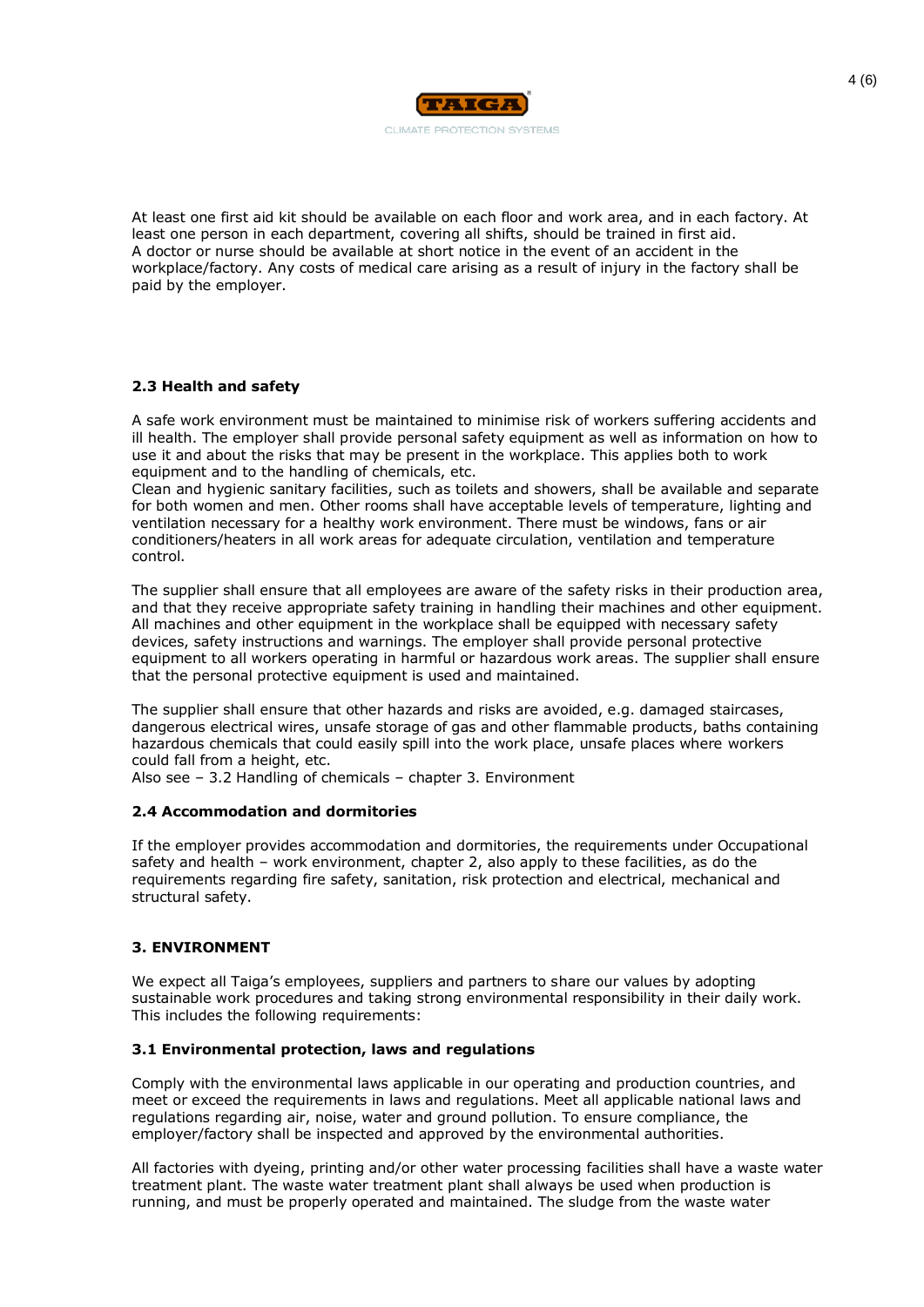

treatment plant may not be landfilled or burned by the supplier. The sludge must be stored safely to prevent leakage.

Taking strong responsibility in the course of daily work also includes:

- Involving and regularly training all employees in their environmental strategy.
- Striving to make environmentally responsible transport choices. We require our hauliers to be compliant with Euro 5 or equivalent or higher standards.
- Collaborate to minimise unnecessary transport and split deliveries.
- To economise on raw materials and avoid waste.
- Separate and recycle their waste.
- Safely destroy hazardous waste.
- Minimise their energy and water use.
- Measure and monitor their environmental efforts and environmental impact.

## **3.2 Handling of chemicals**

A list of all chemicals used in production shall be maintained and kept in the workplace. The list shall include the name of the chemical product, the purpose of use and a reference to a Material Safety Data Sheet.

All chemical containers must be marked with chemical names and hazard symbols. The supplier must have safe procedures in place for handling, storage and use of chemicals. The supplier shall provide safety training to employees who handle chemicals, and shall ensure that they use suitable personal protective equipment. Clear safety rules, safety instructions and cautions regarding the safe handling and risks of each chemical shall be provided and clearly displayed in each production area and in the storage area.

Health checks shall be carried out regularly on all employees who handle chemicals. The employer shall prevent chemicals from leaking into the ground and water. Chemicals and hazardous waste must be stored in a way that prevents any risk of leakage. Hazardous waste shall be handled by a licensed waste contractor. Hazardous waste may not be landfilled or burned by the employer.

## **4. DATA PROTECTION**

Taiga's employees, suppliers and partners shall ensure that they do not publicly disclose confidential information regarding Taiga's business, either intentionally or through negligence. This includes, among other things, technical and financial information and information about Taiga's customers. Furthermore, we encourage our employees, suppliers and partners to respect personal privacy and comply with applicable data protection laws, including the EU General Data Protection Regulation (GDPR), to ensure the protection and secure processing of personal data.

## **5. ANTI-CORRUPTION**

Taiga does not accept any form of corruption, including extortion and bribery, and we also expect our employees, suppliers, subcontractors and partners to follow and promote ethical business standards. Bribery and other forms of corruption are strictly forbidden.

Neither Taiga as a company nor any party acting on Taiga's behalf is permitted to authorise, offer or endorse payments, gifts or other benefits that could influence or be perceived to influence the